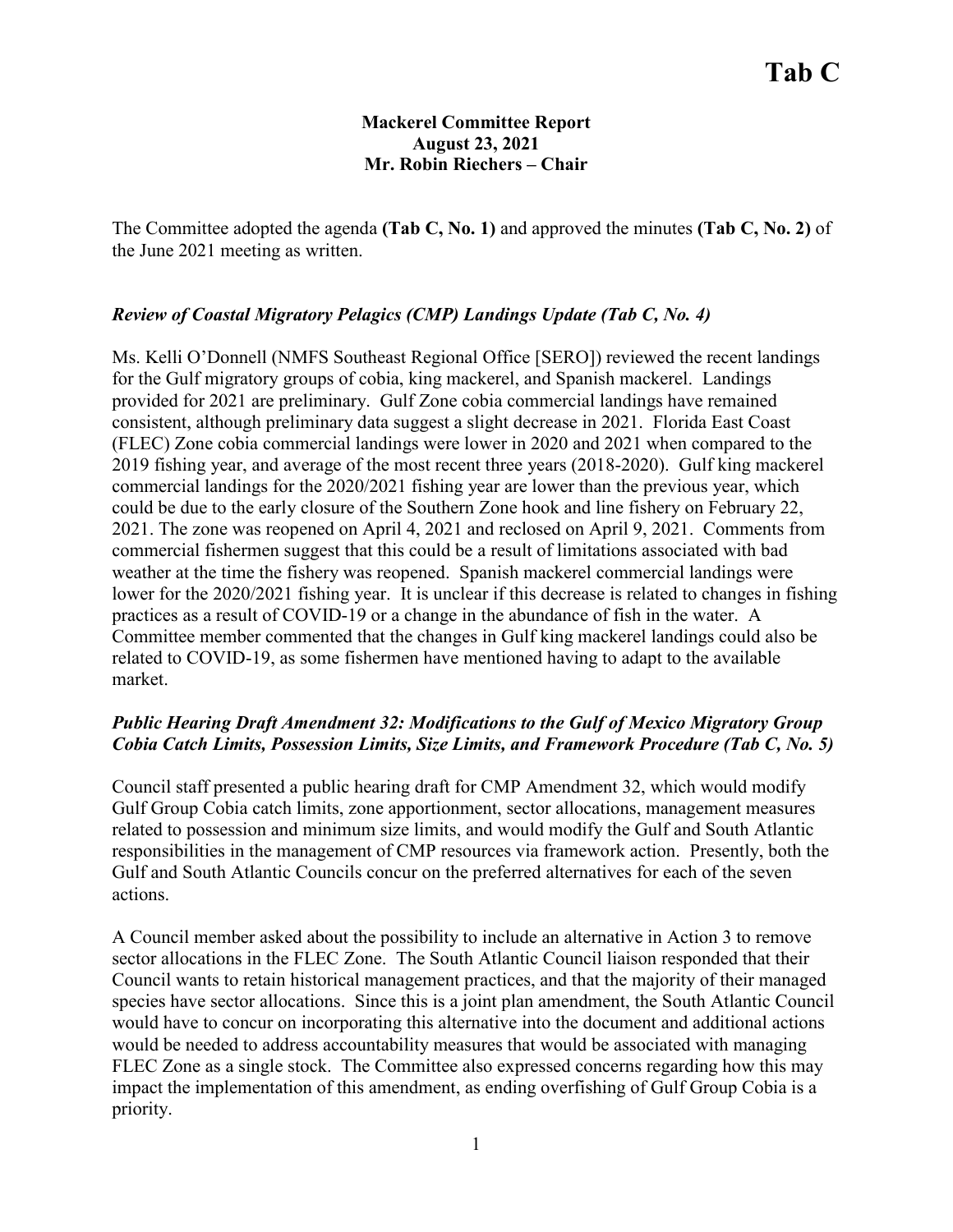Next, Council staff brought to the Committee's attention that Chapter 3 of this draft includes a discussion on NMFS intent to correct language in 50 C.F.R. § 622.386(c) that limits from whom a federally permitted dealer can purchase cobia. There is no federal permit required to sell cobia harvested from the Exclusive Economic Zone (EEZ). However, the regulations at 50 C.F.R. § 622.386(b) and (c) restrict the sale and purchase of CMP species by vessels and dealers issued federal permits. Because there is no federal permit required to sell Gulf Group cobia, these restrictions are internally inconsistent with respect to that species. Section 622.386(b) requires that Gulf Group cobia harvested on any vessel that has a valid federal vessel permit (commercial or for-hire for any federal fishery) be sold to a seafood dealer who has a valid federal Gulf and South Atlantic dealer permit. However, under section 622.386(c), the same federally permitted seafood dealer may only purchase Gulf Group Cobia from a vessel that has been issued a federal CMP permit (commercial or for-hire). Thus, although vessel operators with any federal vessel permit must sell Gulf Group Cobia to a federally permitted seafood dealer, that same seafood dealer can only legally buy those fish from someone on a vessel with a federal CMP permit.

NMFS intends to correct the regulations at 50 C.F.R. § 622.386(c) to make the restriction on purchase by federally permitted dealers applicable only to king and Spanish mackerel, rather than CMP generally. This will allow federally permitted dealers to accept cobia harvested from the EEZ from any vessel, regardless of permit status.

The Committee raised some concerns regarding the modifications to the regulatory language in 50 CFR 622.386 in that it may have some unintended consequences. Based on the intent of this amendment to end overfishing of cobia, the Committee asked if the proposed change might increase fishing effort by the recreational sector and allow them to sell cobia. The proposed change does not remove any restrictions put in place in the CMP FMP, but rather corrects an inconsistency in the regulations that occurred when NMFS implemented the Gulf and South Atlantic Councils' Generic Amendment that modified the federal dealer reporting requirements. The CMP FMP and current federal regulations do not require any permit to sell Gulf Group cobia. The Gulf and South Atlantic Councils considered requiring a federal permit to sell cobia in CMP Amendment 20A, but did not proceed with that action. However, sales may be restricted by the state where the cobia is sold. Currently, all five Gulf states restrict the sale of cobia to properly permitted individuals/commercial vessels; thus, in effect, the sale of cobia by private recreational anglers is not permitted in the Gulf.

#### The Committee recommends, and I so move: **to take Amendment 32: Modifications to the Gulf of Mexico Migratory Group Cobia Catch Limits, Possession Limits, Size Limits, and Framework Procedure out for Public Hearing.**

#### *Motion carried with no opposition.*

The Committee discussed the list of potential locations to hold public hearings throughout the Gulf. Council staff expressed concern with the limited amount of time between the SAFMC September meeting and the Gulf Council's October meeting to allow for eight in-person public hearings to take place. The Committee requested to see public participation on previous CMP public hearings during Full Council.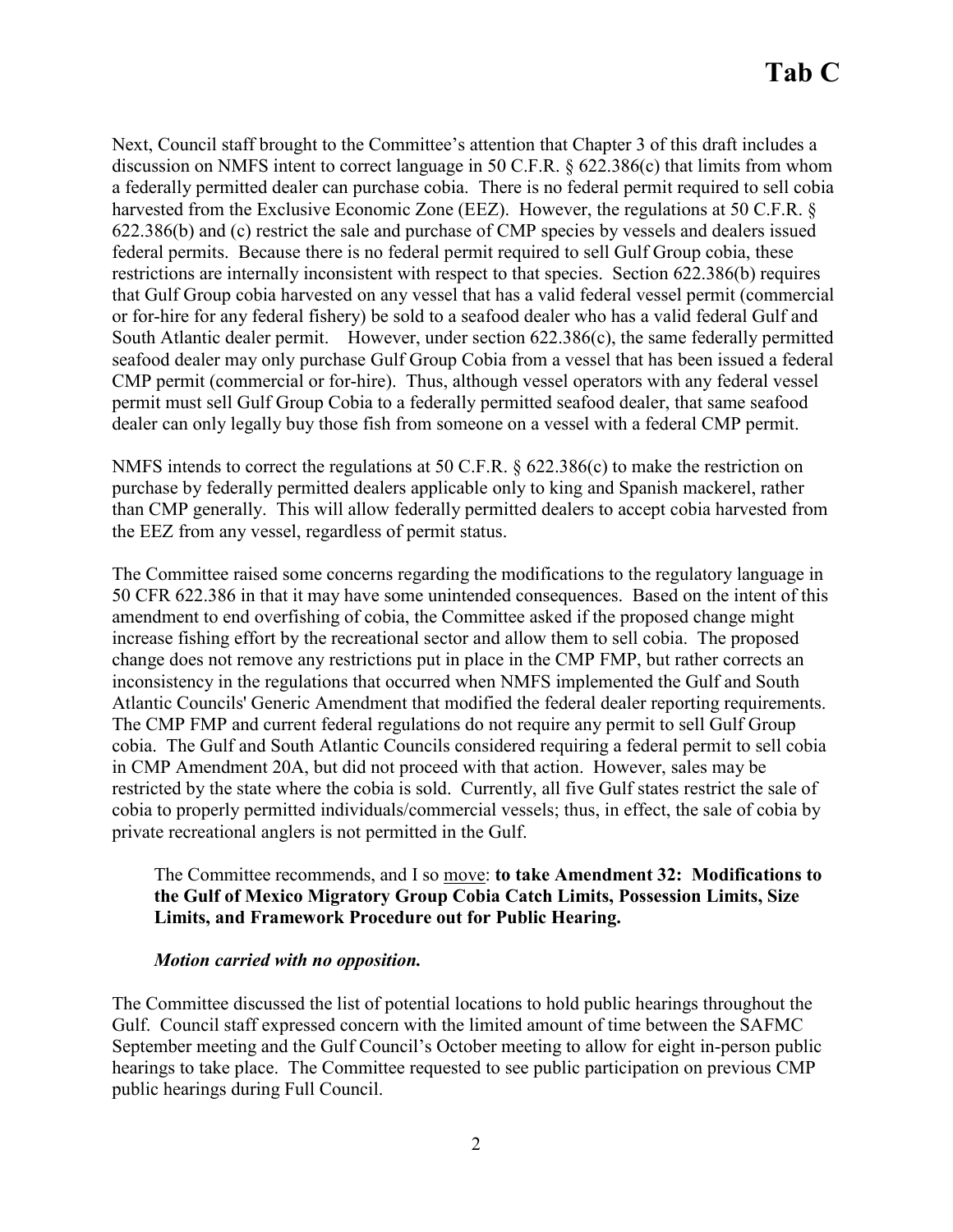Council staff reviewed participation in public hearings over the past 10 years. The most recent cobia action, Framework Amendment 7, did not have a standalone public hearing. Attendance at public hearings for other CMP amendments has been low, as is reflected on the table below.

| 2016 - Mackerel Amend 26 $\&$<br><b>Yellowtail Commercial Gear</b> |                   | 2016 – CMP Amendment 29:<br><b>Allocation Sharing and AM's for</b><br><b>Gulf King Mackerel</b> |                   |
|--------------------------------------------------------------------|-------------------|-------------------------------------------------------------------------------------------------|-------------------|
| Location                                                           | <b>Attendance</b> | Location                                                                                        | <b>Attendance</b> |
| Corpus Christi, TX                                                 |                   | Tampa, FL                                                                                       | 3                 |
| Pascagoula, MS                                                     | 0                 | Key West, FL                                                                                    | 16                |
| Texas City, TX                                                     | 6                 | Port Aransas,<br>TX <sup>-</sup>                                                                | 12                |
| Orange Beach, AL                                                   | 0                 | Pascagoula,<br>MS                                                                               |                   |
| Kenner, LA                                                         |                   | Galveston, TX                                                                                   | 2                 |
| Destin, FL                                                         | 9                 | Mobile, AL                                                                                      |                   |
| Key West, FL - CMP                                                 | 8                 | Houma, LA                                                                                       |                   |
| Sarasota, FL - BOTH                                                |                   | Panama City,<br>FL                                                                              | 3                 |

The current list of potential locations by state is as follows:

- Florida: Ft. Myers/Naples, Tampa Bay, Destin
- Alabama: Orange Beach (concurrent with the October Council meeting)
- Mississippi: Biloxi/Gulfport
- Louisiana: New Orleans/Kenner or Baton Rouge; depending on COVID-19 restrictions
- Texas: Corpus Christi/Port Aransas, Galveston

Public hearings, virtual or in-person, would take place after the SAFMC concurs with the approval of the public hearing draft.

#### *Clarification on Gulf King Mackerel Commercial Historic Landings Data (Tab C, No. 6)*

Dr. Jim Nance (SSC Chair) reviewed an analysis on the historical king mackerel landings data, modeled in SEDAR 38, against the MRIP-FES data applied to the same modeling framework. Supplanting the MRIP-CHTS recreational catch and effort data with the same from MRIP-FES would have resulted in an ABC of 14.56 million pounds (mp) for the 2015/2016 fishing season, or an increase of 59% over the 9.17 mp ABC projected under MRIP-CHTS. This increase is almost wholly attributable to the use of MRIP-FES data. As other model factors are added (i.e., additional years of data through the 2017/2018 fishing year, updating of shrimp bycatch with 2020 estimate), the difference in the projected ABC between the SEDAR 38 and SEDAR 38 Update models decreases. In so far as this analysis relates to the Council's request of the